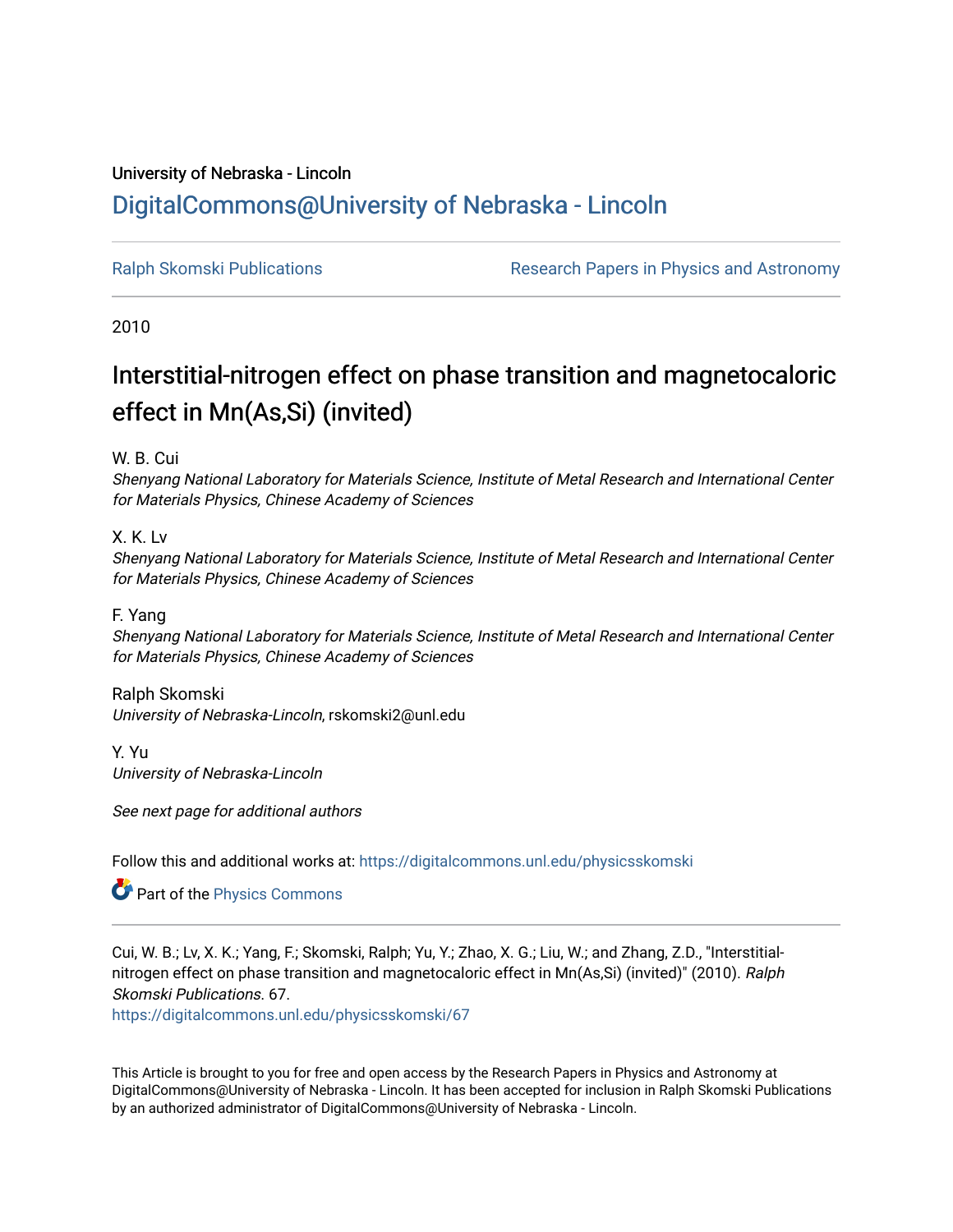## Authors

W. B. Cui, X. K. Lv, F. Yang, Ralph Skomski, Y. Yu, X. G. Zhao, W. Liu, and Z.D. Zhang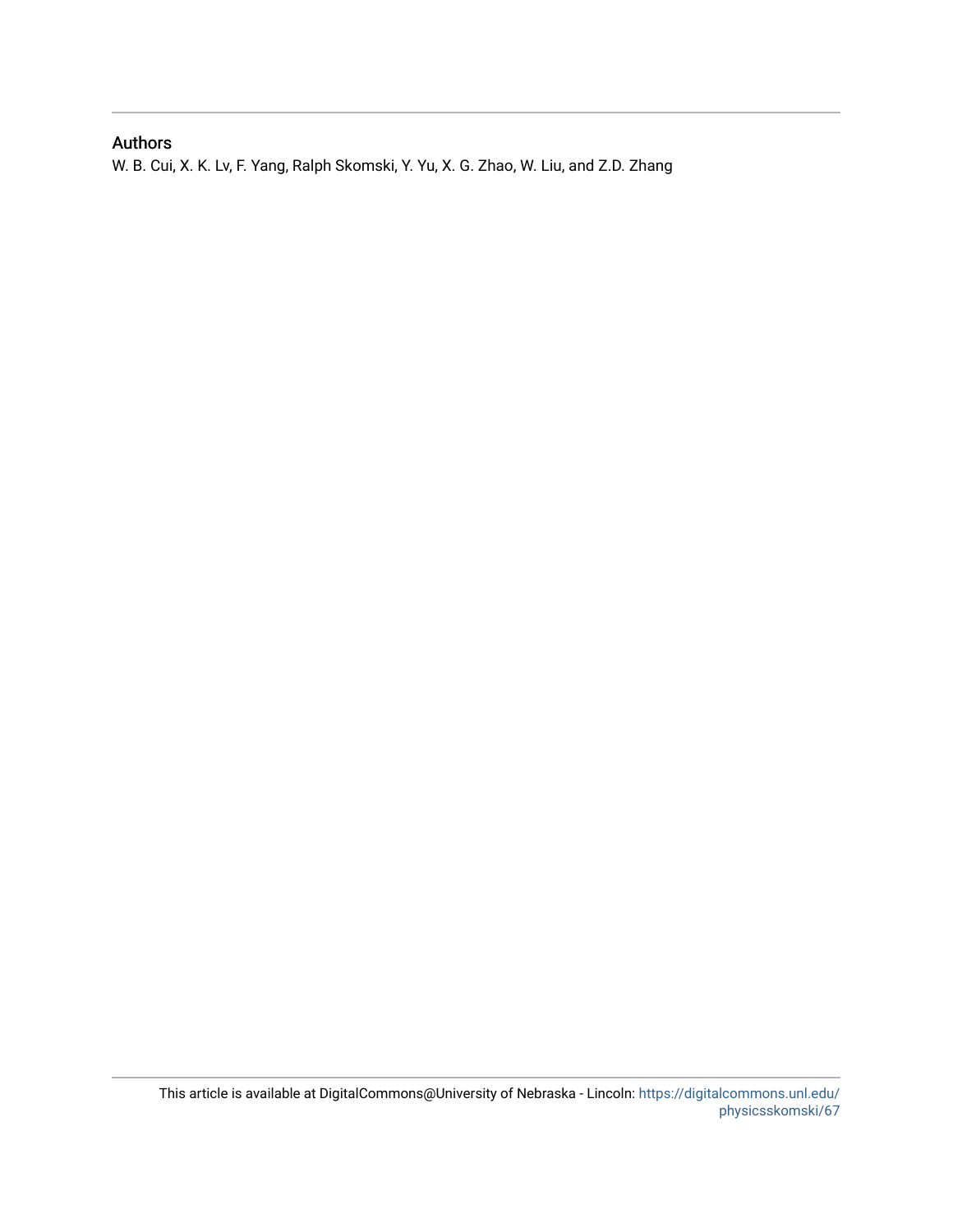### **[Interstitial-nitrogen effect on phase transition and magnetocaloric effect in](http://dx.doi.org/10.1063/1.3358617) Mn**"**As,Si**… "**[invited](http://dx.doi.org/10.1063/1.3358617)**…

W. B. Cui,<sup>1</sup> X. K. Lv,<sup>1</sup> F. Yang,<sup>1</sup> Y. Yu,<sup>2</sup> R. Skomski,<sup>2</sup> X. G. Zhao,<sup>1</sup> W. Liu,<sup>1,2,a)</sup> and Z. D. Zhang $^1$ 

1 *Shenyang National Laboratory for Materials Science, Institute of Metal Research and International Center for Materials Physics, Chinese Academy of Sciences, Shenyang 110016, People's Republic of China* 2 *Department of Physics and Astronomy and Nebraska Center for Materials and Nanoscience, University of Nebraska, Lincoln, Nebraska 68588-0113 USA*

Presented 19 January 2010; received 2 November 2009; accepted 2 December 2009; published online 3 May 2010)

The effect of interstitial nitrogen on the phase transition and magnetocaloric behavior of MnAs<sub>1-x</sub>Si<sub>x</sub>N<sub>δ</sub> (x=0.03, 0.06, and 0.09) is investigated. The interstitial nitrogen atoms cause the step-scanned x-ray diffraction peaks to shift toward lower angles and lower the Curie temperature, whereas silicon addition increases the Curie temperature to near room temperature. The thermal hysteresis is reduced to nearly 0 in MnAs<sub>1−x</sub>Si<sub>x</sub>N<sub>δ</sub>, which is beneficial to practical applications. For a field change of 5 T, the largest magnetic entropy change and refrigerant capacity are 14.6 J kg<sup>-1</sup> K<sup>-1</sup> at 247 K and 360 J kg<sup>-1</sup>, which is slightly higher than the entropy change in the parent alloy. Finally, we briefly discuss the occurrence and origin of the "virgin effect" in MnAs. © *2010 American Institute of Physics*. doi[:10.1063/1.3358617](http://dx.doi.org/10.1063/1.3358617)

#### **I. INTRODUCTION**

The magnetocaloric effect (MCE) means the isothermal entropy changes in a magnetic field and adiabatically changes the temperature. Magnetic refrigeration is a technology with the potential to partially replace commonly used gas-compression/expansion technology which suffers from low efficiency and from environmental concerns. In order to realize this aim, it is important to explore compounds with large entropy change  $\Delta S_{\text{max}}$  near room temperature. Compounds with Curie temperatures  $T_c$  around room temperature have therefore attracted particular interest. A suitable starting material is MnAs, characterized by  $T_c = 318$  K and  $\Delta S_{\text{max}}$  $\approx$  40 J kg<sup>-1</sup> K<sup>-1</sup> under a field change of 5 T, and by a firstorder transition from a hexagonal phase with ferromagnetic order to an orthorhombic phase with paramagnetic spin structure.<sup>1</sup>

One way to tune the Curie temperature and thermal hysteresis of MnAs is to use atomic substitutions. However, the MnAs system exhibits a pronounced sensitivity to the lattice pressure and applied field, $3$  so that the atomic substitutions $4,5$  $4,5$  tend to yield, leads to the large thermal and magnetic hysteresis. Here we explore a different approach, namely, the use of interstitial atoms to control the Curie temperature and MCE of MnAs. There are the reports of the interstitial effects of hydrogen<sup>[6](#page-5-5)</sup> and carbon<sup>[7](#page-5-6)</sup> in  $La(Fe,Si)_{13}$ alloys. Our focus is on nitrogen interstitial with the primary aim of reducing hysteresis losses, and with the secondary aim of controlling the ordering temperature and the entropy in Mn(As, Si) alloys. Little work has been done on the magnetocaloric properties of interstitially modified MnAs, mostly on nitrogen in MnAs has not been considered in the literature so far.

#### **II. SCIENTIFIC BACKGROUND**

The MCE is caused by the entropy change  $\Delta S$  of a magnetic material in an external magnetic field  $B = \mu_0 H$ . High and low magnetic fields correspond to high and low degrees of magnetic order, respectively, and therefore to low and high entropies. Under adiabatic conditions,  $\Delta S$  must be compensated by the lattice entropy change which leads to the temperature change of the working medium. Quantitatively, the entropy is determined from the thermodynamic Maxwell relation

<span id="page-2-0"></span>
$$
\left(\frac{\partial S}{\partial B}\right)_T = \left(\frac{\partial M}{\partial T}\right)_B.
$$
\n(1)

For magnetization measurement made at temperature interval,  $\Delta S$  can be calculated by means of changing the Eq.  $(1)$  $(1)$  $(1)$ into the following form:

<span id="page-2-1"></span>
$$
\Delta S(T, \Delta B) = \int_0^B \left(\frac{\partial M}{\partial T}\right) dB
$$
\n(2a)

In order to transfer the continuous accumulation into discrete integration, Eq.  $(2a)$  $(2a)$  $(2a)$  can be written into the following form:

<span id="page-2-2"></span>
$$
\Delta S(T, \Delta B) = \sum_{i} \frac{M_i(T_i', B_i) - M_i(T_i, B_i)}{T_i' - T_i} \Delta B, \tag{2b}
$$

where  $M_i(T_i', B_i)$  and  $M_i(T_i, B_i)$  represent the value of magnetization at the temperature  $T_i'$  and  $T_i$  at a magnetic field  $B_i$ . *T* is the average temperature of  $T_i'$  and  $T_i$ . The  $\Delta B$  is the step of field increase. Equation  $(2b)$  $(2b)$  $(2b)$  shows that the magnetic entropy change is numerically equal to the integration area enclosed by isothermal magnetization curves at the initial working temperature and working final temperature. On the other hand, according to the second law of thermodynamics <sup>a)</sup>Electronic mail: wliu@imr.ac.cn.  $(\partial S/\partial T)_{B,p} = [C_p(T,B)]/T$ . Integration of this equation yields

Electronic mail: wliu@imr.ac.cn.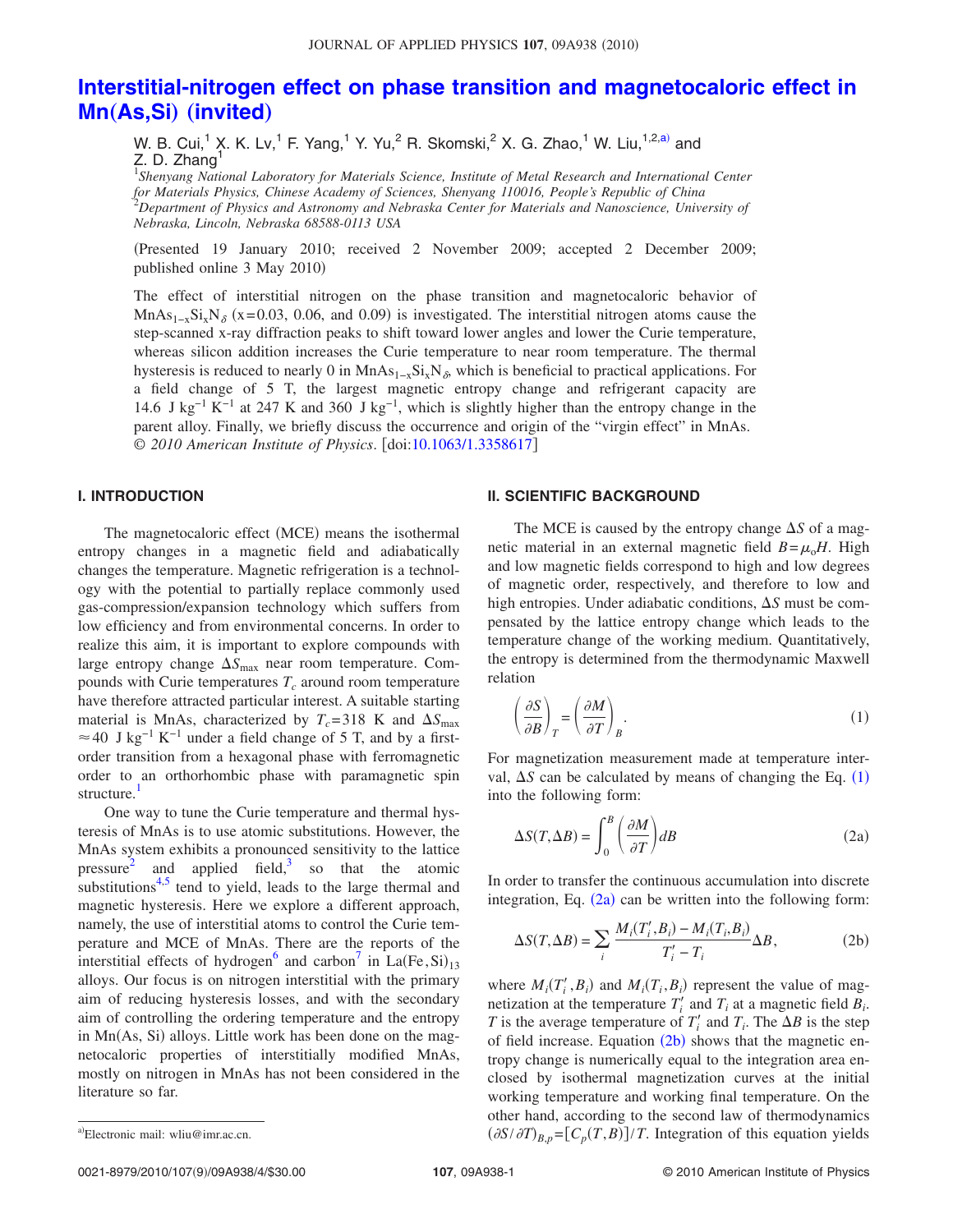<span id="page-3-0"></span>
$$
\Delta S(T,B) = \int_0^T \frac{C(T',B) - C(T',0)}{T'} dT', \tag{3}
$$

where  $C(T', B)$  and  $C(T, 0)$  are the values of the heat capacity measured in a field *B* and in 0 field, respectively.

Generally, for a second-order phase transition, either of the two methods mentioned above can be used. However, for a first-order phase transition, especially in a phase transition where magnetic transition is strongly correlated with structural transition, the values calculated by the two methods are different. The validity of Eq.  $(2)$  $(2)$  $(2)$  for calculating the magnetic entropy change it subject to controversy, $8,9$  $8,9$  and it is usually assumed that Eq.  $(3)$  $(3)$  $(3)$  yields a more accurate  $\Delta S$  than Eq.  $(2)$  $(2)$  $(2)$ . The reason is the coexistence of ferromagnetic and paramagnetic states with structural hysteresis and only approximately known volume fractions. However, the specific heat is often difficult to determine, so some efforts have be made to improve the calculation method based on Eq.  $(2)$  $(2)$  $(2)$ .<sup>[10](#page-5-9)</sup> In the present paper, the magnetic entropy change is calculated from Eq.  $(2)$  $(2)$  $(2)$  because the hysteresis is reduced to nearly 0 and the metamagnetism in MnAs<sub>1-x</sub>Si<sub>x</sub>N<sub>δ</sub> is virtually absent.

Another quantity used to evaluate the magnetocaloric properties is the refrigerant capacity (RC) which means the max heat can be extract in a refrigeration process. Generally, there are two ways to determine RC. One is to numerically integrate the area under  $\Delta S$  in the  $\Delta S(T)$  curve, using the temperature at half-maximum of the  $\Delta S$  peak value as the integration limit. $11$  The second one is the method proposed by Wood and Porter.<sup>12</sup> Wood and Potter defined there RC for a reversible refrigeration cycle operating between the temperature of the hot reservoir and the temperature of the cold reservoir as  $RC = \Delta S_m \Delta T$ , where  $\Delta S_m$  is the magnetic entropy change at the hot and cold ends of the cycle and  $\Delta T = T_h$ −*Tc*. According to this approach, for a given magnetic refrigerant the optimum refrigeration cycle occurs when the quantity  $\Delta S_m \Delta T$  is max. In the present paper, the RC values are calculated by the first method.

#### **III. EXPERIMENTAL METHODS**

The MnAs<sub>1-x</sub>Si<sub>x</sub>N<sub>δ</sub> compounds (x=0.03, 0.06, and 0.09) are prepared by mechanical alloying Mn, As, and  $Si<sub>3</sub>N<sub>4</sub>$ mixed powders with purity higher than 99.9%, in order to avoid the volatilization of As and time-exhausting solid-state reaction. The interstitial nitrogen atoms are introduced by  $Si<sub>3</sub>N<sub>4</sub>$ . Mixtures of 10 g were sealed in hardened stainless steel vials with stainless steel balls of 12 mm diameter in a glove box filled with high purity argon. The mechanically alloyed powders were annealed at 773 K for 2 h and then annealed at 923 K for 2 h in vacuum better than 10−3 Pa. X-ray diffraction (XRD) analysis was conducted using Cu K $\alpha$  radiation with a Rigaku D/Max- $\gamma$ A diffractometer equipped with a graphite crystal monochromator. The magnetic properties were measured using a superconducting quantum interference device with fields up to 5 T.

#### **IV. RESULTS AND DISCUSSION**

The XRD patterns shown in Fig.  $1(a)$  $1(a)$  indicate that the MnAs<sub>1-x</sub>Si<sub>x</sub>N<sub>δ</sub> (x=0.03, 0.06, and 0.09) alloys crystallize in

<span id="page-3-1"></span>

FIG. 1. Structure of MnAs<sub>1-x</sub>Si<sub>x</sub>N<sub>δ</sub>: (a) XRD patterns of MnAs<sub>1-x</sub>Si<sub>x</sub>N<sub>δ</sub>  $(x=0.03, 0.06,$  and 0.09) and (b) step-scanned XRD patterns from 31.7° to 32.5° and from 42.1° to 42.7° at room temperature for  $MnAs_{1-x}Si_x$  (white symbols) and  $MnAs_{1-x}Si_xN_\delta$  (x=0.03, 0.06, and 0.09, black symbols).

orthorhombic MnP-type structure. It is known that the alloys with MnP-type structure are paramagnetic which means that the Curie temperature of these nitrides is below room temperature. Increasing the Si content leads to a change from a paramagnetic state with MnP-type structure in  $MnAs<sub>0.97</sub>Si<sub>0.03</sub>$ and  $MnAs<sub>0.94</sub>Si<sub>0.06</sub>$  to a ferromagnetic state with NiAs-type structure in  $MnAs<sub>0.91</sub>Si<sub>0.09</sub>$  $MnAs<sub>0.91</sub>Si<sub>0.09</sub>$  $MnAs<sub>0.91</sub>Si<sub>0.09</sub>$  at room temperature.<sup>[13](#page-5-12)</sup> Fig. 1(b) compares the step-scanned XRD patterns of MnAs<sub>1-x</sub>Si<sub>x</sub>N<sub>δ</sub>  $(x=0.03, 0.06,$  and  $(0.09)$  alloys with those of their parent alloys. Compared to the parent alloys, $13$  XRD peaks of MnAs<sub>1-x</sub>Si<sub>x</sub>N<sub> $\delta$ </sub> (x=0.03, 0.06, and 0.09) shifts to low angles due to the lattice expansion, which indicates that the nitrogen atoms occupy interstitial sites. With increasing silicon content, the diffraction peaks of both parent alloys and nitrides moves to higher angles which is because small-sized Si atoms occupy the Mn sites. But the shift is less visible than that caused by introduction of nitrogen.

Figure [2](#page-3-2) illustrates the position of the interstitial sites in the orthorhombic<sup>14</sup> and hexagonal structures. The orthorhombic structure is complicated, as indicated in Fig.  $2(a)$  $2(a)$ . The possible sites that interstitial nitrogen atoms occupy are proposed to be the centers of distorted tetrahedron which consists of two Mn atoms as the two poles and three As atoms constituting the basal planes. Each orthorhombic cell contains four interstitial sites. However, the hexagonal structure is comparably simple. The possible sites are the center

<span id="page-3-2"></span>

FIG. 2. (Color online) Schematic crystal structures: orthorhombic (a) Ref.  $8$  and hexagonal (b) structures. In (a) red lines stand for the six edges of distorted pyramid. The blue lines are four edges of basal plane. In (b) the red line consists of the space where the interstitial atoms occupy.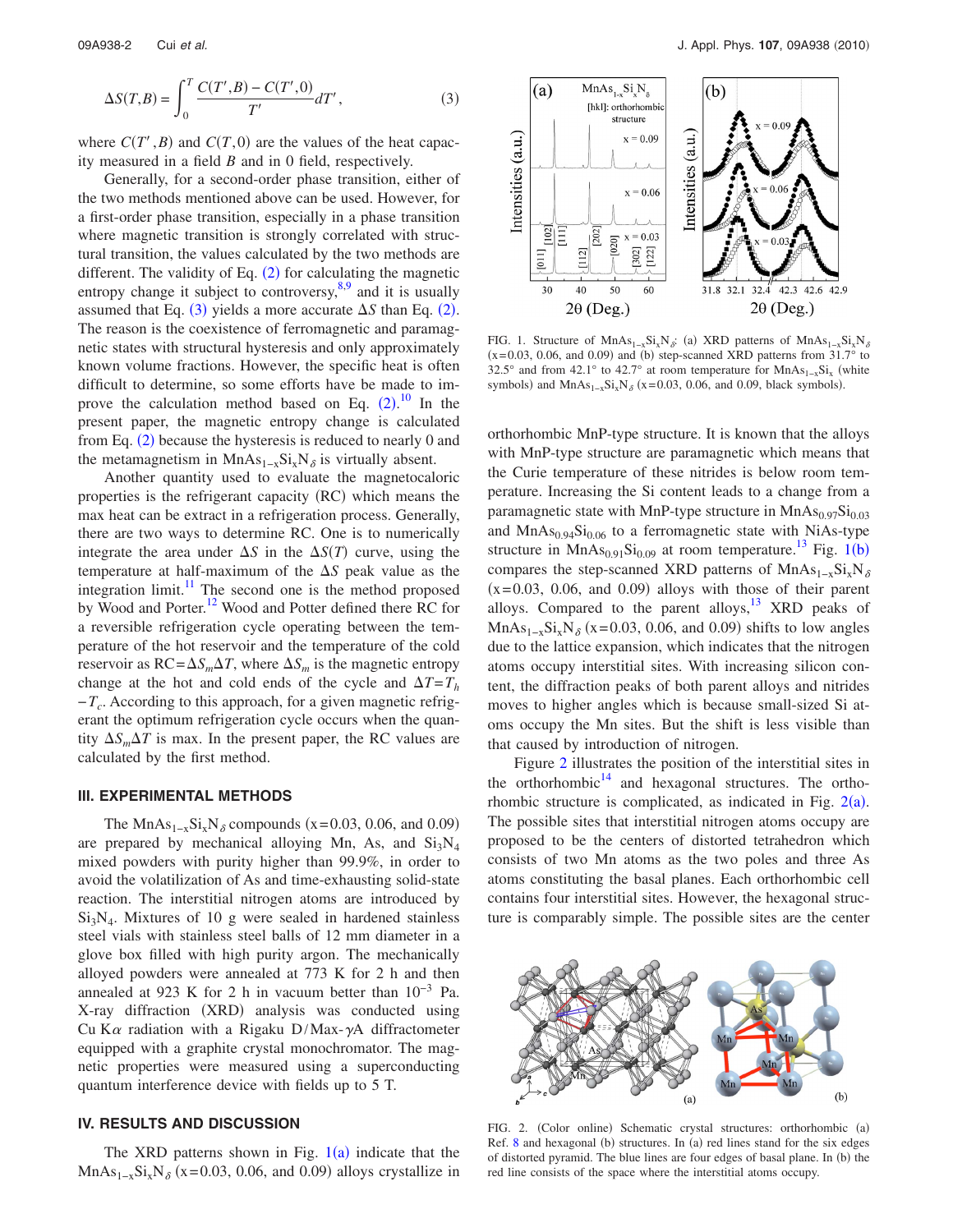<span id="page-4-0"></span>

FIG. 3. (Color online) Temperature dependences of magnetization for MnAs<sub>1-x</sub>Si<sub>x</sub>N<sub>δ</sub> (x=0.03, 0.06, and 0.09) at 0.01 T. The closed and open symbols represent the heating and cooling processes, respectively. The inset shows the silicon content dependence of Curie temperature of  $MnAs<sub>1-x</sub>Si<sub>x</sub>N<sub>δ</sub>$  and  $MnAs<sub>1-x</sub>Si<sub>x</sub>$  (x=0.03, 0.06, and 0.09). The Curie temperature is determined during heating.

of prism, which is constituted of six Mn atoms. Each hexagonal primary cell contains two largest interstitial sites.

Figure [3](#page-4-0) shows the temperature dependence of the magnetization of  $MnAs_{1-x}Si_xN_\delta$  (x=0.03, 0.06, and 0.09) in a field of 0.01 T. With increasing silicon content, the Curie temperature increases from 245 K for  $MnAs<sub>0.97</sub>Si<sub>0.03</sub>N<sub>δ</sub>$  to 280 K for  $MnAs<sub>0.91</sub>Si<sub>0.09</sub>N<sub>δ</sub>$ . Furthermore, the thermal hysteresis decreases gradually with increasing silicon content and approaches 0 in  $MnAs<sub>0.91</sub>Si<sub>0.09</sub>N<sub>δ</sub>$  which is beneficial for practical applications. The inset in Fig. [3](#page-4-0) compares the Curie temperatures  $T_c$  of the parent alloys with those of the corresponding nitrides. The Curie temperature of the nitrides is decreased by about 25 K for each alloy. Curie temperature changes due to interstitial and substitutional modification are widespread in magnetism, as exemplified by N and Si in  $Sm<sub>2</sub>Fe<sub>17</sub>$ . However, in the present case, it is hard to accurately determine the nitrogen content by mechanical alloying method. So, we just want to evaluate the order of nitrogen content. Gama *et al.*[2](#page-5-1) had established the relationship between pressure and the Curie temperature in MnAs alloys. Due to the reduction of Curie temperature of ferromagnetic hexagonal about 25 K by the introduced nitrogen atom, the corresponding lattice pressure change, about 1.2 kbar, can be obtained by linear fitting the pressure-Curie temperature relationship. The compressibility of MnAs alloy is estimated to be about  $5 \times 10^{-11}$ /Pa<sup>5</sup>. Therefore volumic change would be around  $8\times10^{-6}$ . Proposed that the abstract lattice volumic change by interstitial atoms should be proportional to the nitrogen ion atomic volume, the interstitial nitrogen content  $\delta$  should be the order of 1%. Because the reduction of Curie temperature in nitrides compared with that of those parent alloys is almost same independently with Si content, according to the above discussion, the interstitial nitrogen content would be almost unchanged in each nitride. The ratio of the number of interstitial sites over the number of Mn atoms in each cell of both two types of structure is 1:1. This means that during the phase transformation, nitrogen content is not

<span id="page-4-1"></span>

FIG. 4. (Color online) Temperature dependence of the magnetization of as-milled MnAs.

changed. This content is much lower than the nominal content. The extra nitrogen is proposed to form the impurities.

In mechanical-alloyed MnAs, the phase transition temperature in the first cooling process is lower than those mea-sured in subsequently cooling processes (see Fig. [4](#page-4-1)). By contrast, the phase transition temperature is always same for different heating processes. This phenomenon was named as "virgin effect" and ever reported in the MnFe(P, Si, Ge) system.<sup>15</sup> However, the origin of virgin effect is still not clear. With increasing Si content in  $Mn(As, Si)$  and  $Mn(As, Si)N_{\delta}$ , the thermal hysteresis is gradually and the virgin effect disappears in Mn(As, Si) and Mn(As, Si)N<sub> $\delta$ </sub>. So we propose that it is closely related to the first-order phase transition and dependent on strong magnetostructural interactions.

In a martensitic phase transition, the thermal hysteresis reflects the energy barrier during the phase transition. The thermal hysteresis in the first cooling and heating process is larger than that of the others, suggesting that in the first-time cooling process the paramagnetic orthorhombic phase is stable in a wider temperature range. Along with decreasing temperature, the cell volume is decreased from orthorhombic structure  $\begin{bmatrix} 132.7 \end{bmatrix}$   $\mathring{A}^3$  (Ref. [16](#page-5-15)) to hexagonal structure [129.86  $\AA^3$  (Ref. [17](#page-5-16))]. Our explanation is that some subgrains at the surface region exert the pressure to the adjacent grains in the inner part of the grains due to the cell contraction during the phase transition. There had been the report that the Curie temperature of MnAs alloy is decreased under pressure.<sup>[2](#page-5-1)</sup> The cell contraction leads to pressure from outer subgrains onto inner subgrains and lower transition temperature. In the following heating process experiencing the phase transition temperature, due to the structural relaxation and plastically deformation resulted from severe structural phase transition, the stress will be partially released. Therefore, in the subsequent cooling process, the pressure induced by the structural transition is not as severe as that in the first cooling, and a higher phase transition temperature is observed.

To investigate the influence of effect of interstitial nitrogen on the MCE,  $M(B)$  magnetization curves of MnAs<sub>1-x</sub>Si<sub>x</sub>N<sub> $\delta$ </sub> (x=0.03, 0.06, and 0.09) were measured near the Curie temperatures (Fig.  $5$ ). The magnetization increases rapidly in low fields and approaches it saturation value, in-